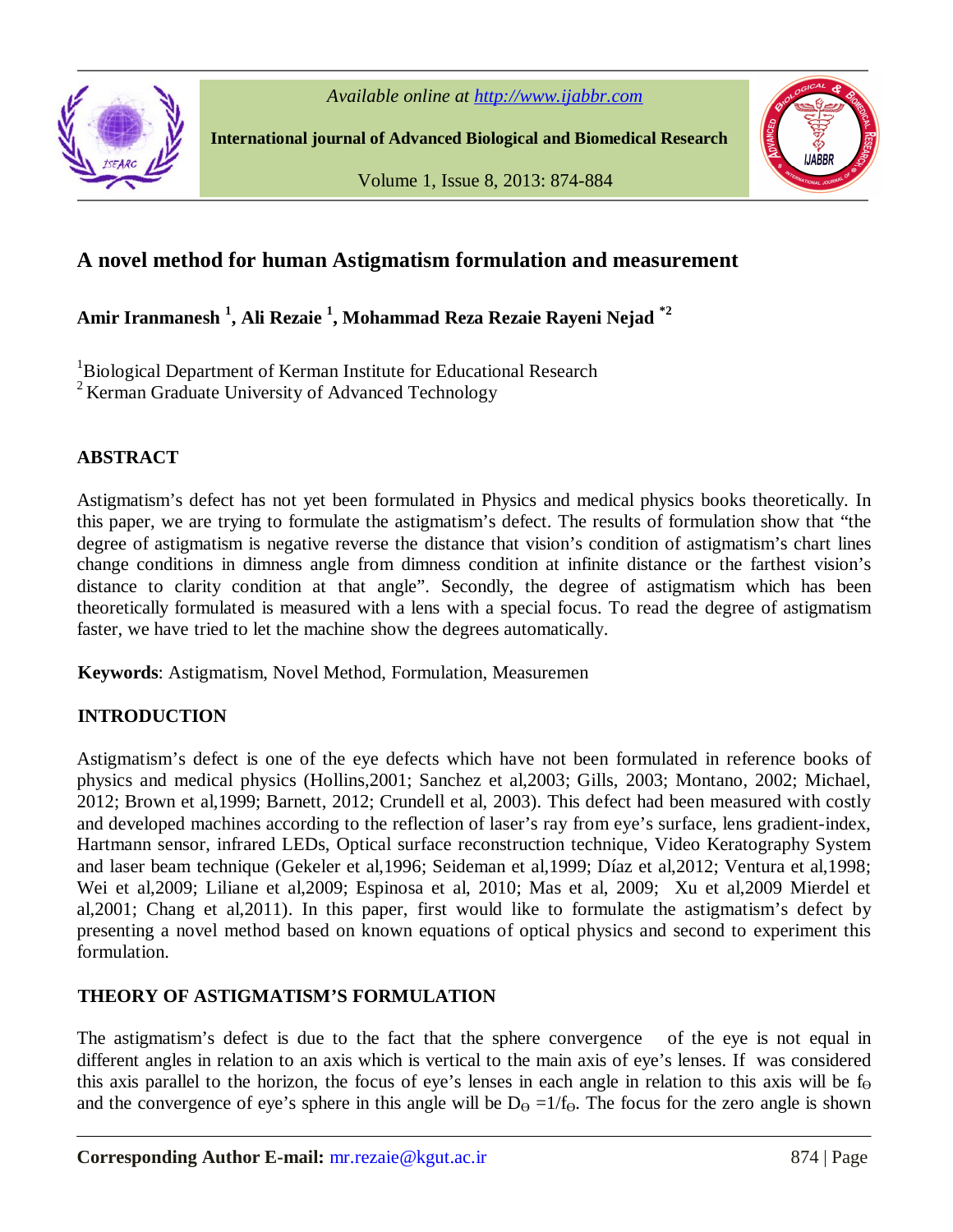with f||(or the convergence  $D_{\parallel} = 1/f_{\parallel}$ ) as parallel focus and the 90 angle will be shown with f $\perp$ (or the convergence  $D\perp = 1/f\perp$ . If one or some of the lines of astigmatism's chart in a special angle are not seen dim or unclear, the convergence of the eyes in that angle is different from other angles. The difference between the convergence of dim lines in a special angle  $(D<sub>\Theta</sub>)$  and clear lines which have equal convergence in other angles with a convex lens which is situated on the main axis of eye's lens and installing and moving a astigmatism chart which is used for astigmatism formulation. There are many model for human eye's (David,2006;Lotmar,1971).In this paper was used a simple eye model and was put a lens with a special focus (f) at the beginning of a rail on which the astigmatism's chart has been installed according to figure1. If the chart was seen at behind, the distance from the image to the lens (q) depends on the distance of the chart to the lens (p). The virtual image will vary from zero to the infinite if we change the distance of the chart from zero to the lens. This technique is applied due to the fact that the movement from zero to the infinite does not exist in the laboratory and we provide it by one meter moving the chart.



**Figure 1:** The machine and the similar picture

According to the figure1 and the lenses relationship (equation1), the following equations can be written.

$$
1/f=1/p+1/q
$$
 (1)

The f is the focus of the used convex lens, the p is the distance of astigmatism's chart to the lens and the q is the distance of the astigmatism's chart to the eye. The virtual image of the astigmatism's chart provided by this lens is the same as a virtual object for eye. Therefore, the distance of this virtual object to eye ( $p_e$ ) is equal to  $p_e$ =-q. therefore the equation 1 is changed as equation 2.

$$
1/p_e=1/p-1/f
$$
 (2)

The equation of eye's convergence with lens focus and distance of astigmatism's chart to the lens and the diameter of eye's sphere  $q_e$  that is shown by equation 3 was changed by using equations 1 and 2 as equation 4.

$$
1/f_e=1 / p_e + 1/q_e
$$
 (3)  

$$
1/f_e=1/p - 1/f + 1/q_e
$$
, 
$$
De=1/f_e
$$
  

$$
D_e=1/p - 1/f + 1/q_e
$$
 (4)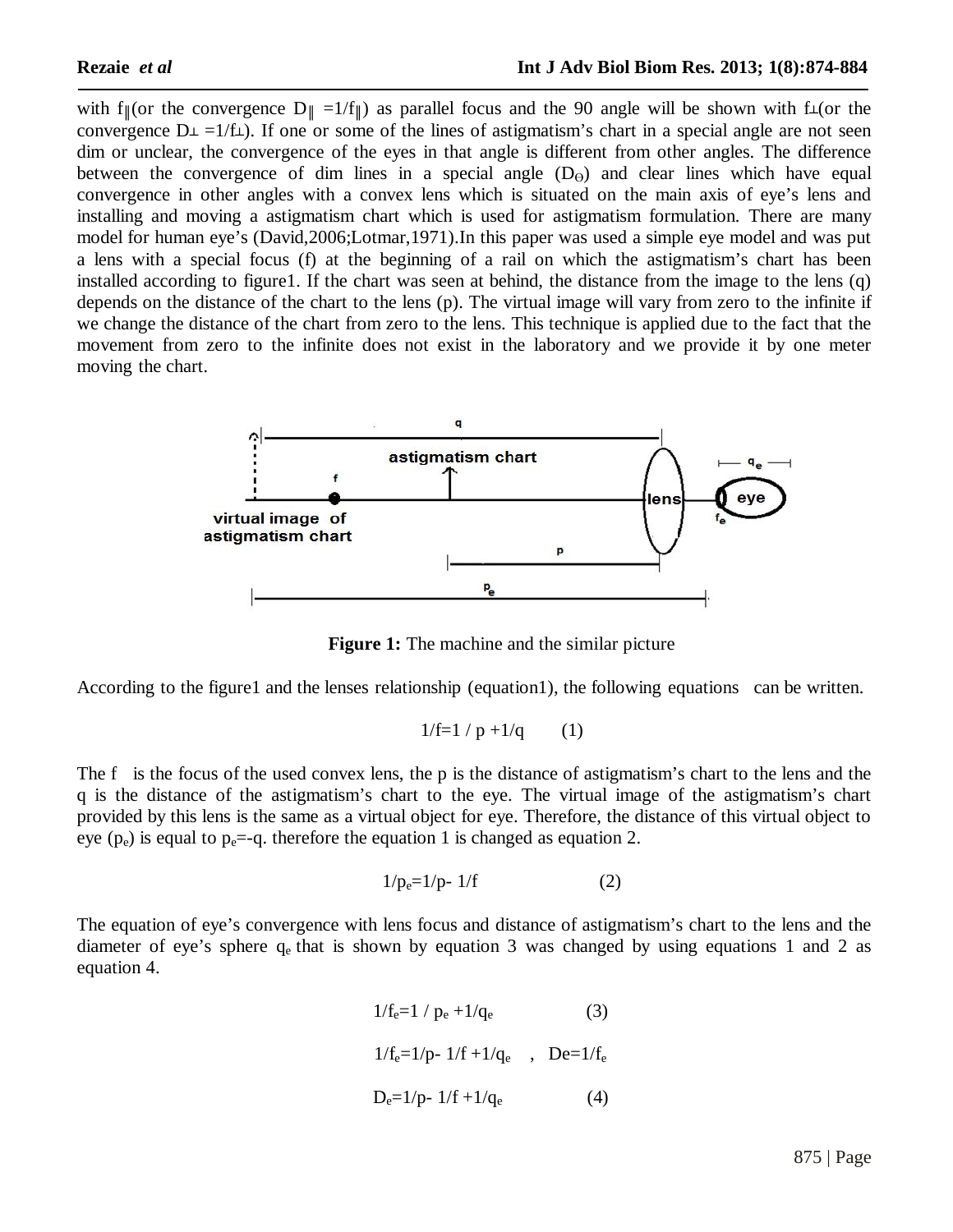It can show the equation 4 for the eye's convergence in each angle  $D_e = D_\theta$  as following:

$$
D_{\Theta} = 1/p_{\Theta} - 1/f + 1/q_{e} \tag{5}
$$

Where  $p_{\theta} = p$  is the distance of astigmatism's chart to the focus in each angle.

It was assumed that the astigmatic eye does not see the chart's lines in  $\Theta$  angle with the difference  $\Delta\Theta$ clearly but sees the rest of lines like zero angle or any angle except  $\Theta$  with the convergence  $D_0 = D_{\parallel}$  and the distance  $p=p_0$ clearly. The difference between these two divergences according to equations 4 and 5 will be as the equations 6:

$$
\Delta D = D_{\Theta} - D_0 = (1/p_{\Theta} - 1/f + 1/q_e) - (1/p_0 - 1/f + 1/q_e) = (1/p_{e\Theta} + 1/q_e) - (1/p_{e0} + 1/q_e)
$$

$$
\Delta D = 1/p_{\Theta} - 1/p_0 = 1/p_{e\Theta} - 1/p_{e0} \qquad (6)
$$

If the chart is put in the focus of lens p $\Theta$ =f (meaning in the infinite relative to the eye p $\Theta$ =∞) at first, the lines which has been put in  $\Theta$  angle of astigmatism chart will not be clear. But if the chart is put in the distance x from the lens  $p_0=x$  (meaning at the distance  $p_{e0}=y$  relative to the eye), the lines which have been put in ϴ angle of astigmatism chart will not be clear. Therefore, the equation 6 will be changed to the following:

$$
\Delta D = 1/f - 1/x \qquad (7) \qquad , \quad \Delta D = 1/\infty - 1/y \qquad , \quad \Delta D = -1/y \qquad (8)
$$

According to the equation 7, the difference between the convergence of the lines which are seen clearly and the ones which are seen unclearly can be obtained in two ways. The first way is to put the chart in the infinite distance without using lens and mark the lines which are not clear at  $\Theta$  angle. Next, the chart is transferred from the infinite to the y distance from the eye to make the marked unclear lines in the infinite distance that is seen clear. In this way, the divergence difference which is equal to the degree of cylindrical lens which must be used to fix the astigmatism's defect is equal to the negative reverse of the y distance according to the equation 8( $\Delta D = -1/y$ ). The second way is to put the chart in the focus of lens with a lens with the focus f and to look at the astigmatism chart from behind. The lines which are not clear at  $\Theta$  angle are marked. Then, we transfer the chart from the focus to the x distance from the lens to make the marked unclear lines be seen clearly. In this way, the divergence difference which is equal to degree of the cylindrical lens which must be used to fix astigmatism's defect is equal to the following according to the equation 7 ( $\Delta D = 1/f - 1/x$ ). In the end, according to the equation 8, the following principle is used to determine the vision degree of astigmatism's defect:

*"the degree of astigmatism is negative reverse the distance that vision's condition of astigmatism's chart lines change conditions in dimness angle from dimness condition at infinite distance or the farthest vision's distance to clarity condition at that angle" or ΔD= -1/y .*

The astigmatism's defect is due to the fact that the divergences at different angles are not equal and have equal to  $\Delta D$  differences. If an eye is fine, the  $\Delta D$  will be zero. With the equation 8 and putting a cylindrical lens with a convergence obtained from the equation 8, this defect will be fixed. The astigmatism's degree of eye is the degree of the lines which are not clear at the infinite.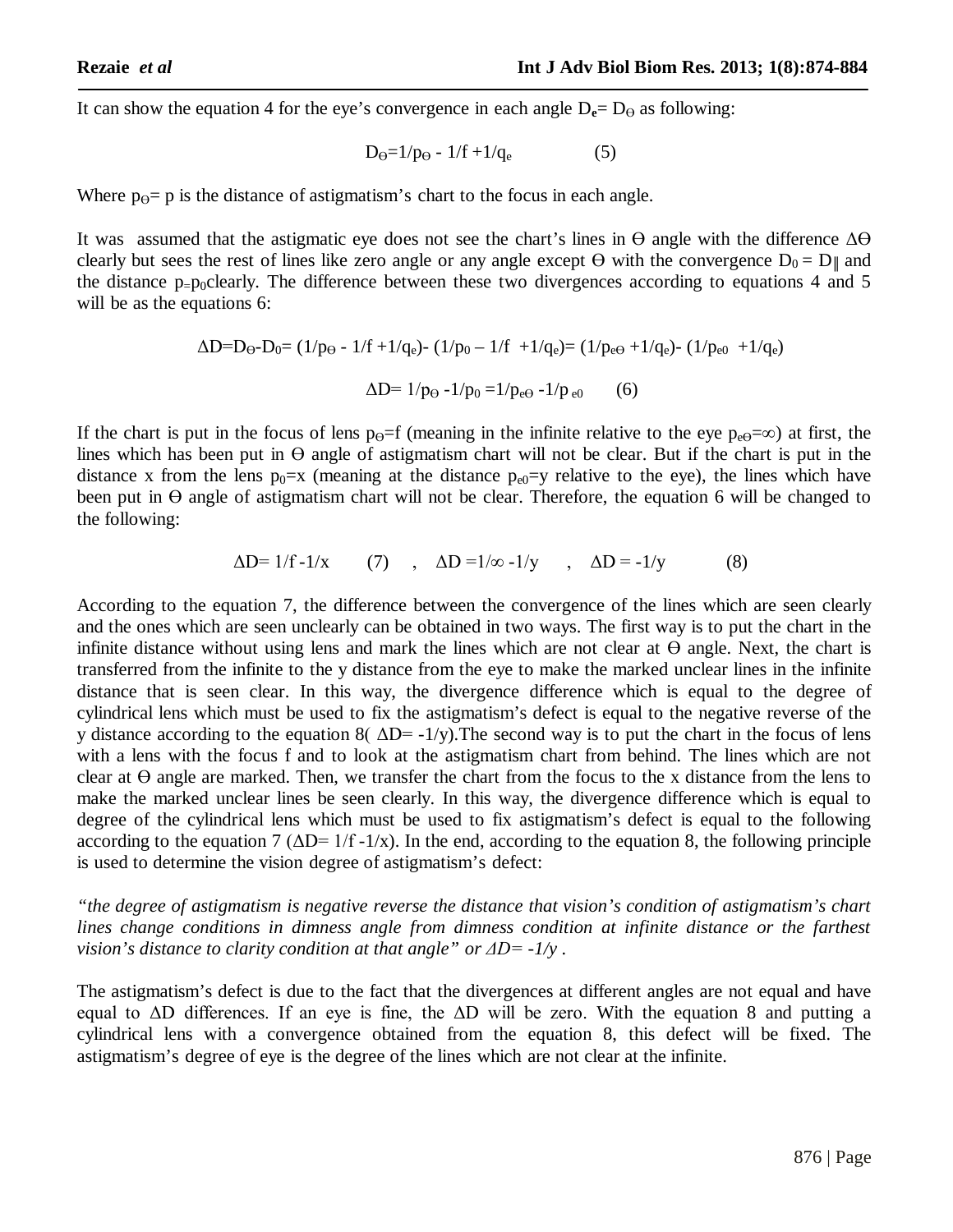## **MEASURING THE ASTIGMATISM'S DEFECT**

According to the figure 1 and equation 7, a machine for measuring astigmatism can be introduced. This machine consists of the following parts: a) a lens b) an astigmatism chart c) an engine d) a lubricate rail e) electronic of the machine and f) a holder as figure 2.



**Figure 2:** the device for astigmatism measurement a) a lens b) an astigmatism chart c) an engine d) a lubricate rail e) electronic of the machine and f) a holder

The astigmatism chart is a half-circle on which some lines with equal length at an equal angular distance have been drawn (Figure 2b).A convergent lens with the focus 105 cm has been installed on the rail. This lens, if the chart is in the focal distance, shows a virtual image of it between zero and the infinite (Figure 2a). The rail consists of two metal bars which are installed on some holders as shown in the figure 2d.A car antenna installed on the astigmatism chart have used to move and change direction of the chart (Figure 2c). The holder consists of an aluminum can with the dimensions of  $4 \times 8 \times 115$  cm<sup>3</sup> and a wooden sheet with the dimension of  $1\times8\times115$  cm<sup>3</sup> (Figure 2f). The electronic of the machine consists of the machine's software and hardware. The hardware is a range finder circuit which works with two infrared sensors, one receiver and one transmitter. The transmitter is installed on the body of the machine and the receiver on the chart (figures 2e and 3). One IC, with the capability of planning information receives the distance from the range finder and shows on the screen. Also, the IC circuit has the capability to exchange the received distances from astigmatism, hyperopia and myopia in the relevant equations and show the degree of astigmatism, hyperopia and myopia on the screen.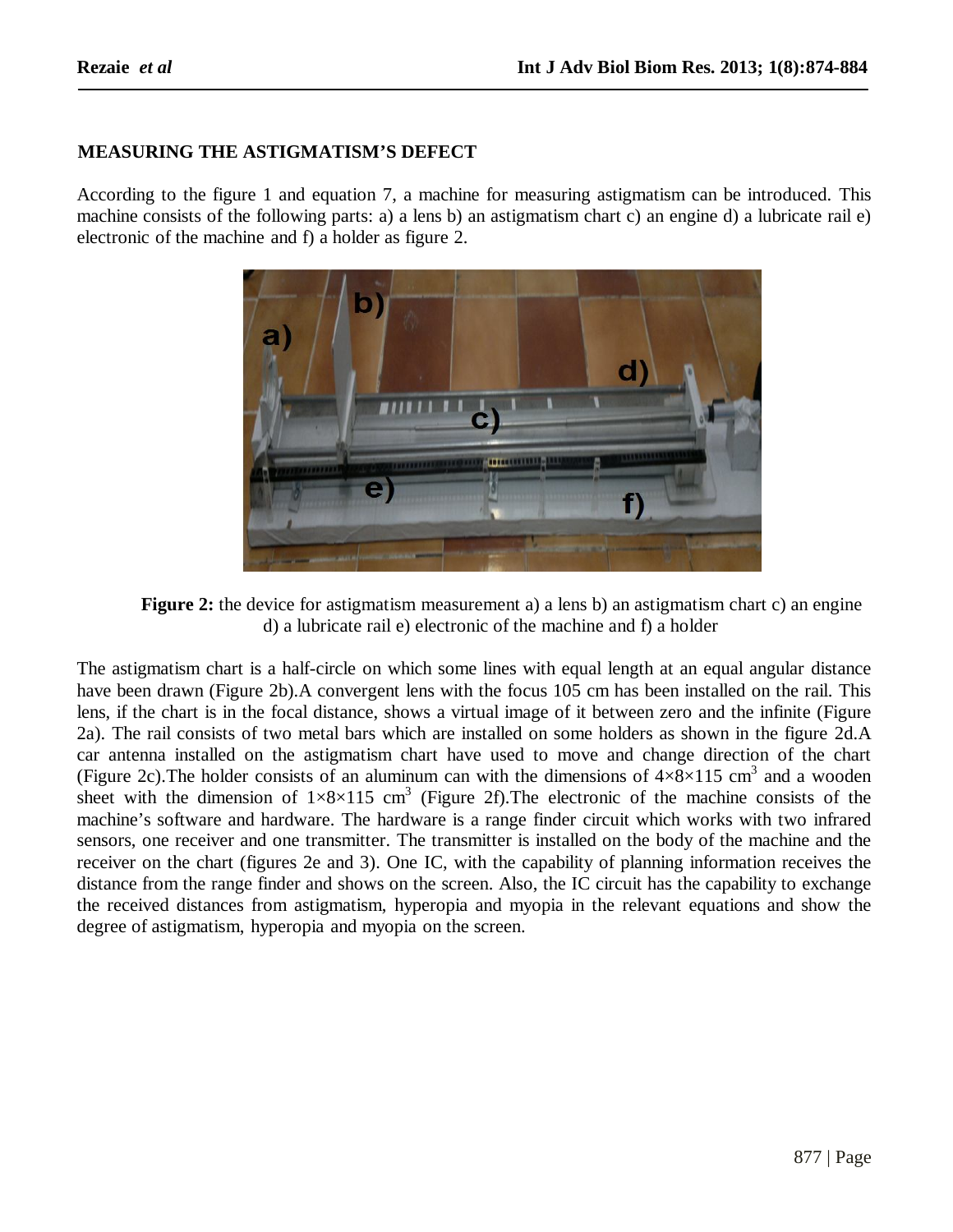

**Figure 3.** Electronic of Machine Consisting of Software and Hardware

To measure the degree of eyes astigmatism, a lens with the focus of 105 cm on a horizontal lubricate with a length more than 105cm was installed. The astigmatism chart was moved from the focus to the point that vision's condition of astigmatism's chart lines in dimness angle change condition from dimness to clarity at that angle. The chart is movable by an engine. By using the equation 7, astigmatism's defect is measurable.

#### **RESULTS AND DISCUSSION**

The equation degree of astigmatic eye can be measured by putting the focal distance  $f=105$  cm in the equation 7.

 $\Delta D = 1/1.05 - 1/x$  (9)

The absolute value of degree is drawn as a function of chart's distance to the lens in figure 3. the sign of degree of astigmatism is negative amounts of figure 3.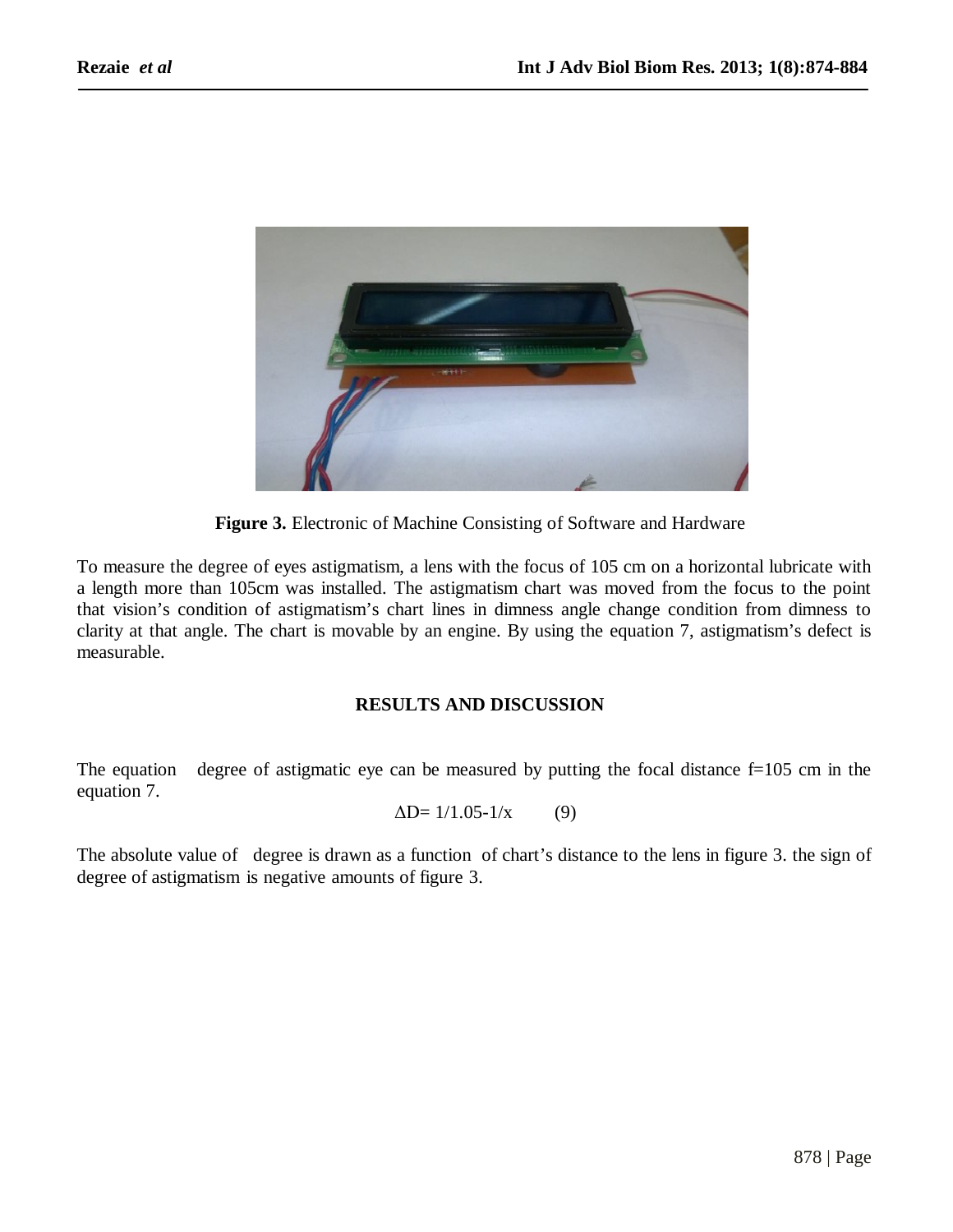

**Figure 3.** Degree of Astigmatic vs Chart Distance to the Lens with 105cm Focus

The minimum and maximum level for human astigmatism degree was reported as zero and -2.5 diopter respectively (Jafarzadehpur et al, 2012).The relevant data to this formulation is depicted between zero and -10 diopter in table 1.

| <b>Astigmatic</b><br>degree | chart<br>distance to lens | <b>Astigmatic</b><br>degree | chart distance<br>to lens |
|-----------------------------|---------------------------|-----------------------------|---------------------------|
| (diopter)                   | $(cm)$                    | (diopter)                   | $(cm)$                    |
|                             | 105                       | $-3.75$                     | 21                        |
| $-0.25$                     | 83                        | $-4$                        | 20                        |
| $-0.5$                      | 70                        | $-4.25$                     | 19                        |
| $-0.75$                     | 60                        | $-4.5$                      | 18                        |
| $-1$                        | 51                        | $-5$                        | 16.5                      |
| $-1.25$                     | 45                        | $-5.5$                      | 15                        |
| $-1.5$                      | 41                        | $-6$                        | 14                        |
| $-1.75$                     | 37                        | $-6.5$                      | 13.5                      |
| $-2$                        | 34                        | $-7$                        | 12.5                      |
| $-2.25$                     | 31                        | $-7.5$                      | 11.5                      |
| $-2.5$                      | 29                        | $-8$                        | 11                        |
| $-2.75$                     | 27                        | $-8.5$                      | 10.5                      |
| $-3$                        | 25                        | $-9$                        | 10                        |
| $-3.25$                     | 24                        | $-9.5$                      | 9.5                       |
| $-3.5$                      | 22.5                      | $-10$                       | 9                         |

**Table 1:** The Data of the Eye Astigmatic versus the Chart Distance to Lens.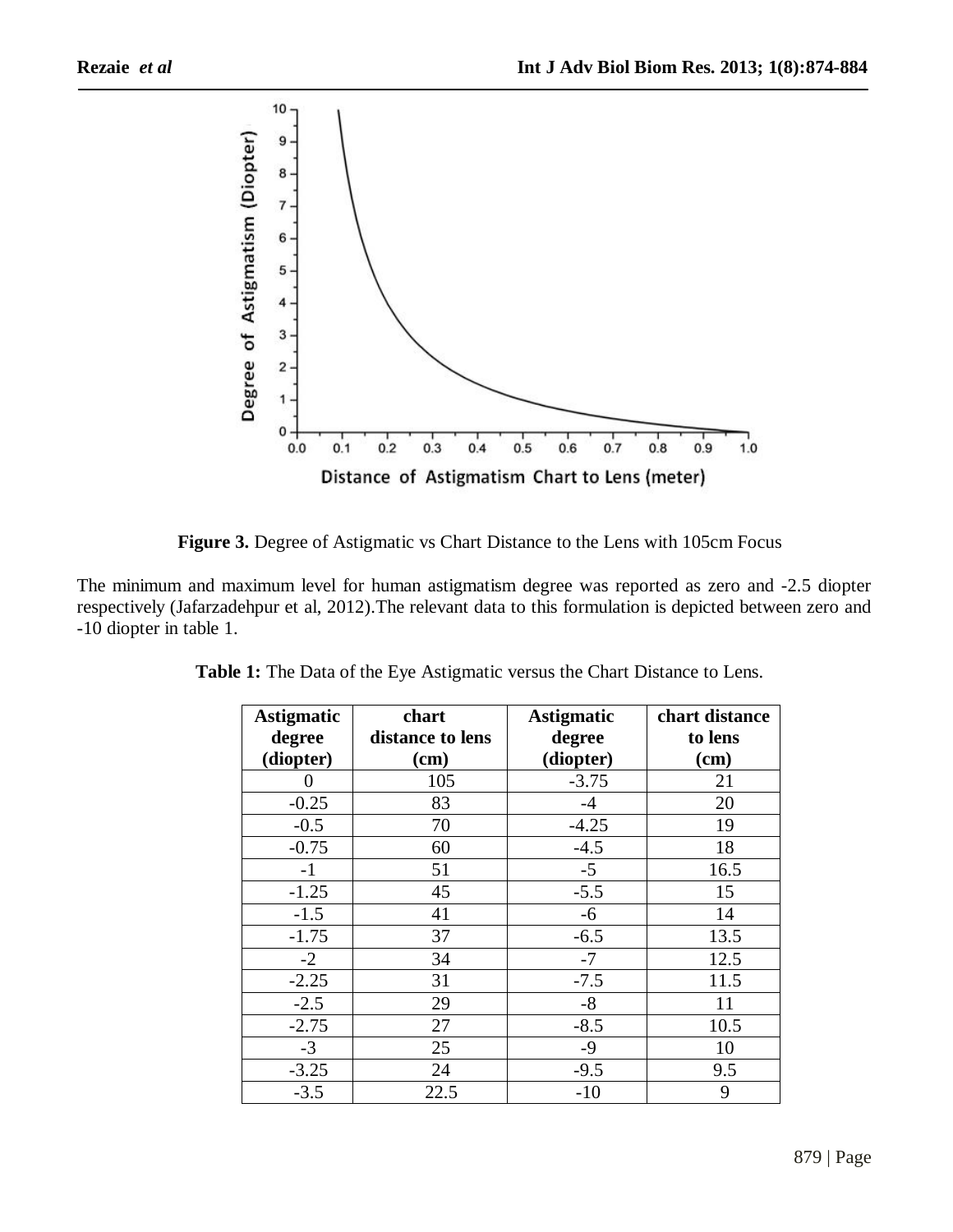## **THE ANALYSIS OF PROBABLE ERRORS**

If we cannot obtain the focus of the lens put in front of the eyes, some errors occur in calculation of degree of astigmatic eye. We suppose that there is a 5cm error in measuring the lens focal distance put in front of the eyes. Therefore, we will show the probable error in calculation of degree of astigmatic eye in table 2.

**Table 2 .** The probable error in calculation degree of astigmatic eye due to the error in calculation of lens focal distance .

|                   | Error in measuring the focus of lens in a |             |             |                        |
|-------------------|-------------------------------------------|-------------|-------------|------------------------|
|                   | 100cm focus                               |             |             | Dingle of              |
| degree            | $F=95$ cm                                 | $F=100$ cm  | $F=105$ cm  | degree                 |
| (diopter)         | X cm                                      | X cm        | X cm        | correctness            |
|                   | The chart                                 | The chart   | The chart   | $\mathbf{C}\mathbf{m}$ |
|                   | distance to                               | distance to | distance to |                        |
|                   | lens                                      | lens        | lens        |                        |
| $\overline{0}$    | 95                                        | 100         | 105         | 95-105                 |
| 0.25              | 76.76768                                  | 80          | 83.16831    | 77-83                  |
| 0.5               | 64.40678                                  | 66.66666    | 68.85246    | 65-69                  |
| 0.75              | 55.47445                                  | 57.14286    | 58.74126    | 56-59                  |
| $\mathbf{1}$      | 48.71795                                  | 50          | 51.21951    | 49-51                  |
| 1.25              | 43.42857                                  | 44.44444    | 45.4054     | $43 - 45$              |
| 1.5               | 39.17526                                  | 40          | 40.7767     | 39-41                  |
| 1.75              | 35.68075                                  | 36.36364    | 37.00441    | 36-37                  |
| $\overline{2}$    | 32.75862                                  | 33.33333    | 33.87097    | 33-34                  |
| 2.25              | 30.27888                                  | 30.76923    | 31.22676    | $30 - 31$              |
| 2.5               | 28.14815                                  | 28.57143    | 28.96552    | 28-29                  |
| 2.75              | 26.29758                                  | 26.66667    | 27.00965    | $26 - 27$              |
| $\overline{3}$    | 24.67533                                  | 25          | 25.3012     | $25 - 25.5$            |
| $\overline{3.25}$ | 23.24159                                  | 23.52941    | 23.79603    | $23 - 24$              |
| $\overline{3.5}$  | 21.96532                                  | 22.22222    | 22.45989    | $22 - 22.5$            |
| 3.75              | 20.82192                                  | 21.05263    | 21.26582    | 21-21.25               |
| $\overline{4}$    | 19.79167                                  | 20          | 20.19231    | $20 - 21$              |
| 4.25              | 18.85856                                  | 19.04762    | 19.22197    | 19-19.25               |
| 4.5               | 18.00948                                  | 18.18182    | 18.34061    | 18-18.5                |
| 4.75              | 17.23356                                  | 17.3913     | 17.53653    | 17-17.5                |
| $\overline{5}$    | 16.52174                                  | 16.66667    | 16.8        | $16.5 - 17$            |
| $\overline{5.25}$ | 15.86639                                  | 16          | 16.12284    | 16-16.5                |
| 5.5               | 15.26104                                  | 15.38461    | 15.49815    | 15.25-15.5             |
| 5.75              | 14.70019                                  | 14.81481    | 14.92007    | 14.75-20               |
| 6                 | 14.1791                                   | 14.28571    | 14.38356    | 14-14.5                |
| 6.25              | 13.69369                                  | 13.7931     | 13.8843     | 13.75-14               |
| 6.5               | 13.24042                                  | 13.33333    | 13.41853    | 13.25-13.5             |
| 6.75              | 12.81619                                  | 12.90323    | 12.983      | 12.8-13                |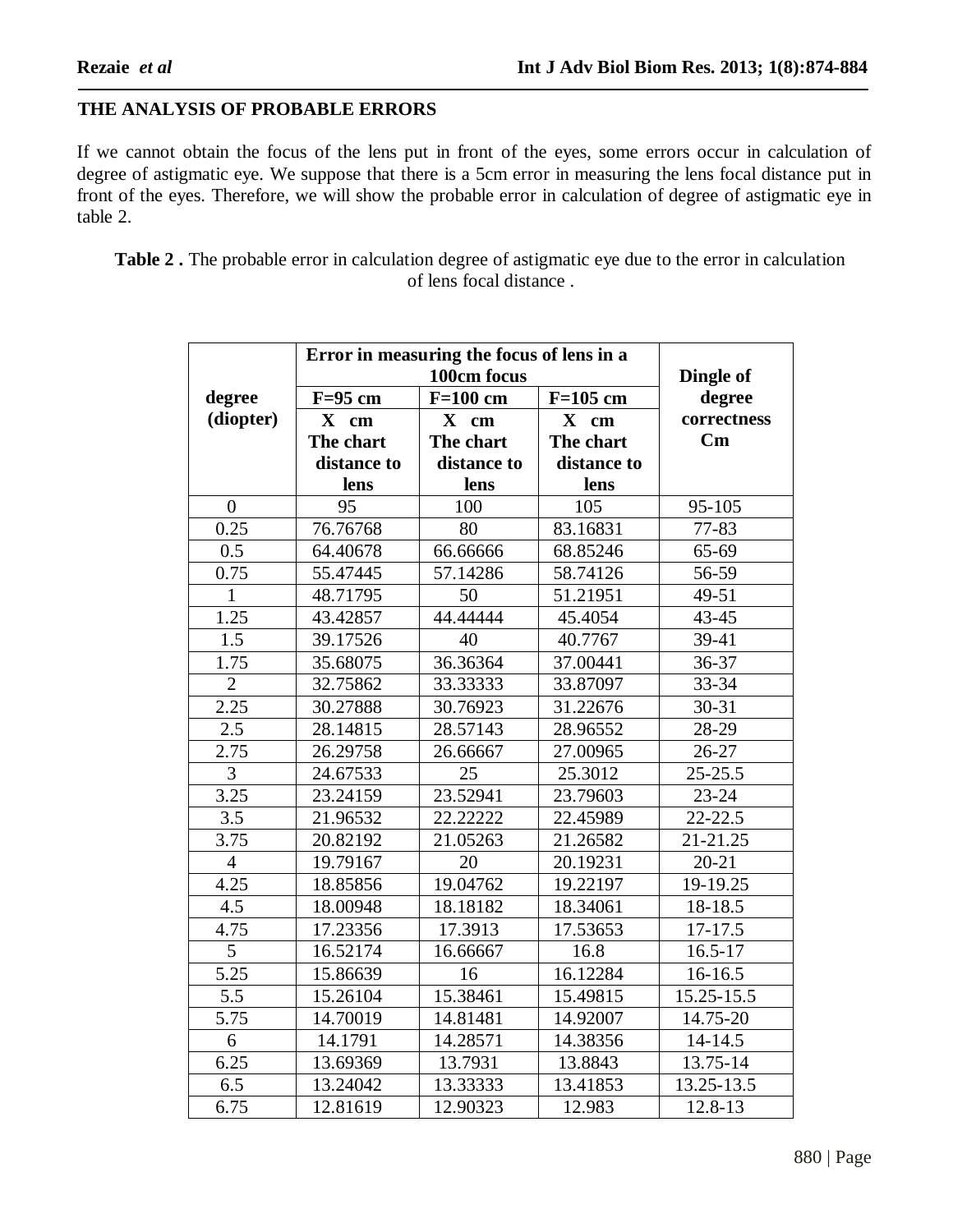| 7    | 12.4183  | 12.5     | 12.57485 | 12.5-12.75   |
|------|----------|----------|----------|--------------|
| 7.25 | 12.04437 | 12.12121 | 12.19158 | 12-12.25     |
| 7.5  | 11.69231 | 11.76471 | 11.83099 | 11.75-12     |
| 7.75 | 11.36024 | 11.42857 | 11.49111 | 11.25-11.5   |
| 8    | 11.04651 | 11.11111 | 11.17021 | $11 - 11.25$ |
| 8.25 | 10.74965 | 10.81081 | 10.86675 | $10.75 - 11$ |
| 8.5  | 10.46832 | 10.52632 | 10.57934 | 10.4-10.75   |
| 8.75 | 10.20134 | 10.25641 | 10.30675 | $10-10.3$    |
| 9    | 9.94764  | 10       | 10.04785 | $9.9 - 10$   |
| 9.25 | 9.70626  | 9.7561   | 9.80163  | $9.7 - 9.8$  |
| 9.5  | 9.47631  | 9.52381  | 9.5672   | $9.5 - 9.6$  |
| 9.75 | 9.257    | 9.30232  | 9.34371  | $9.25 - 9.4$ |
| 10   | 9.04762  | 9.09091  | 9.13044  | $9 - 9.2$    |

As shown in table 2, it is possible to measure the astigmatic degree even if the lens focal distance is not exact. For example, if the chart is put in the 43 to 45 cm distance and the clarity condition of the line is reversed, the astigmatic degree will be 2.25 diopter. After determining the machine's errors by referring to optometrist and eye doctor's centers of Kerman city, the measurement of astigmatism of some guests was investigated. The results are shown in figure 4. In this figure, the amounts measured by the machine are compared with the amount measured by optometrists and eye doctors.



**Figure 4.** the degree Measured by the Machine , Doctors and Optometrists in Kerman City.

The Comparison of the degree Measured by the Machine , Doctors and Optometrists in Kerman City shows the accuracy and correctness of the introduced formulation and the produced machine. The figure 5 also shows that the measured amounts by the machine (bullet points) with the extracted amounts by the introduced formulation (dashed lines).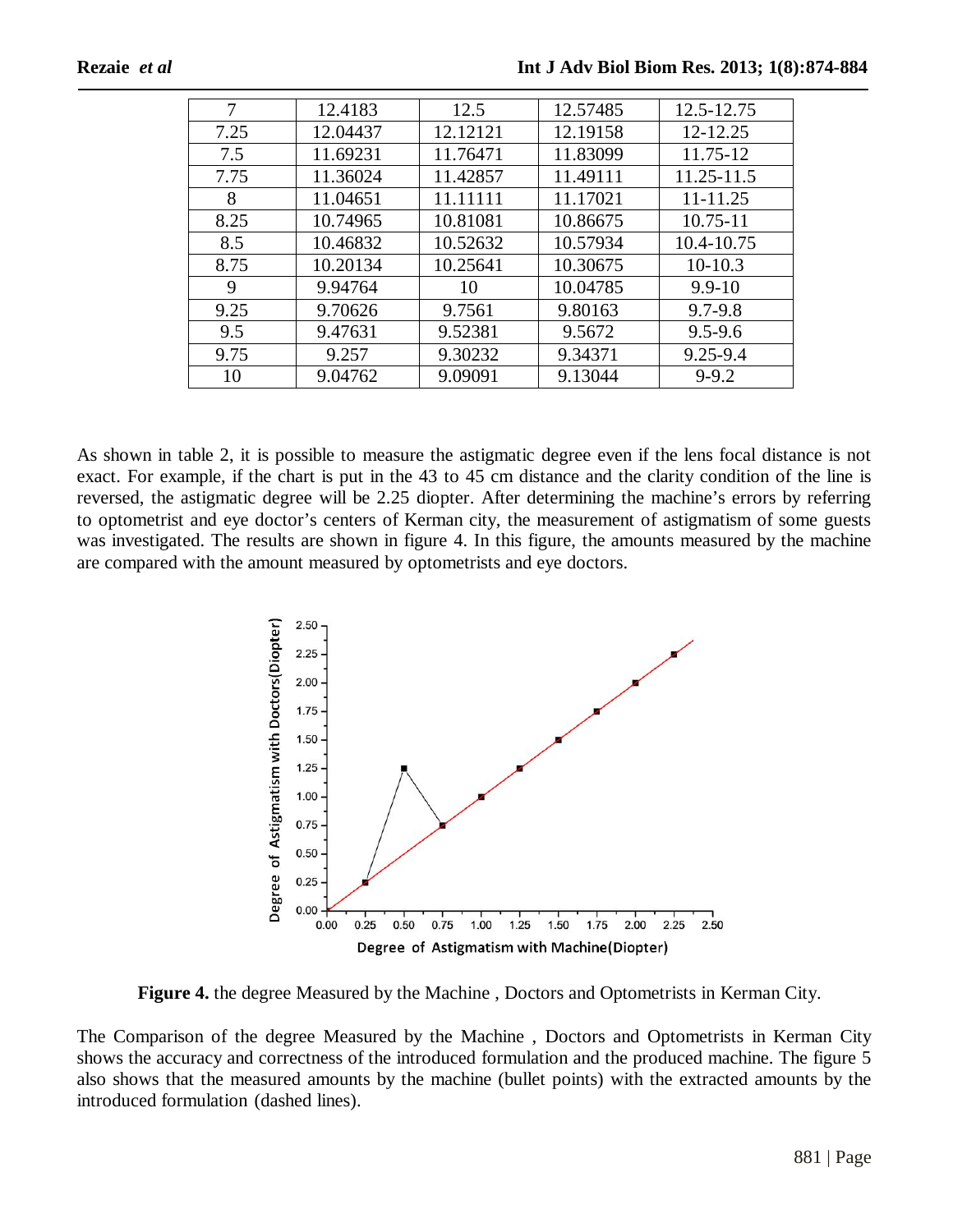

**Figure 5.** The Comparison between the results obtained by the machine and the formulation

The case is when the eyes of astigmatic person have the hyperopia's defect, too. Therefore, the presented formulation with the presented machine has the capability of measuring the astigmatic eye perfectly, so by industrial production, it can equip the eye doctor's centers with this machine with low prices to measure the astigmatic degree. By means of an infrared range finder circuit which has been combined with a programmable IC, it can show the astigmatism, the far-sighted astigmatism, and near-sight astigmatism on the screen. To do this, it just needs to move the astigmatism chart from the focus to the lens. The first distance where most of the astigmatism lines are seen is shown by  $x_N$ , the second distance where the ambiguous lines of the astigmatism line are clear is shown by  $x_A$ , and the third distance where all the lines are dim is shown by  $x_A$ . By putting these three in the relevant equations, the degree of the astigmatism, the far-sighted astigmatism, and near-sighted astigmatism are shown.

## **Conclusion**

At first, the astigmatic eye's defect has been analyzed in two stages theoretically. In the first stage, the equation of the astigmatic degree is obtained. The degree of astigmatism is negative reverse the distance that vision's condition of astigmatism's chart lines change conditions in dimness angle from dimness condition at infinite distance or the farthest vision's distance to clarity condition at that angle or  $\Delta D = -$ 1/y. At the second stage, the astigmatism's defect has been scaled by means of a lens with a 105cm focus. The relation between astigmatism degree ΔD and the chart distance to the lens x is ΔD=1/x**–** 1/1.05.At last, by combining an infrared range finder and a programmable IC, the astigmatic degree is measured automatically, and by industrial production we can equip the eye doctor's centers, schools and research centers with this to measure the degree of astigmatism cheaply.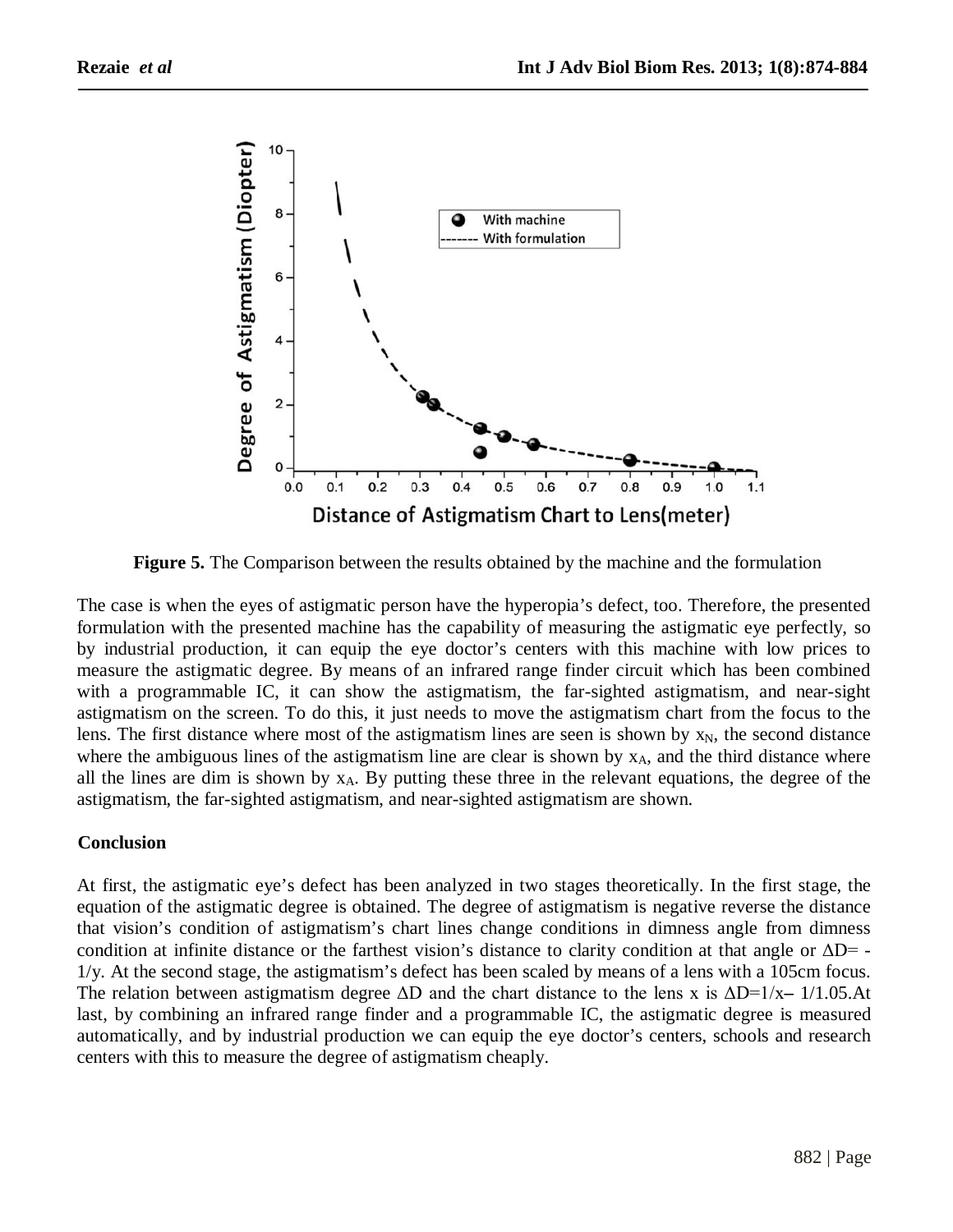## **REFERENCES**

Barnett, T. (2012). Medical Physics. Delhi: Research World.

Brown,B.H.,Brown,B. H. (1999). Medical Physics And Biomedical Engineering. Bristol: Institute Of Physics Pub.

Chang-Tai,Xu., Shan-Qu,Li., Yong-Gang, Lü.,Bo-Rong,P.(2011).development Of Biomedical Publications On Ametropia Research In Pubmed From 1845 To A Bibliometric Analysis Int J Ophthalmol. 4(1): 1–7.

Crundell, M., Proctor, K.(2003). Medical Physics. London: John Murray.

David,A.,Atchison.(2006). Optical Models For Human Myopic Eyes, Vision Research.46(14):2236-2250.

Diaz,JA.,Fernandez-Dorado,J., Sorroche,F.(2012). Role Of The Human Lens Gradient-Index Profile In The Compensation Of Third-Order Ocular Aberrations. J. Biomed. Opt. 0001;17(7):075003-1-075003-11.

Espinosa,J.,et al.(2010).Optical Surface Reconstruction Technique Through Combination Of Zonal And Modal Fitting. Journal Of Biomedical Optics. 15( 2) : 026022.

Gekeler,F.,Wattam-Bell,J.,Schaeffel,F.(1996).Measurement Of Human Astigmatism With Infrared Photoretinoscopy. Investigative Ophthalmology And Visual Science 37, 3313.

Gills, J. P.(2003). A Complete Guide For Correcting Astigmatism: An Ophthalmic Manifesto. Thorofare, N.J: Slack.

Hollins, M. (2001). Medical Physics. Cheltenham: Nelson Thornes.

Jafarzadehpur, E., Mozafari-Kermani, R., Mohhamadi, A., Nateghi, M., Shahzade Fazeli,A.,Gurabi,H. (2012). Refractive Error And Fixation Conditions Of Infants Born By Assisted Reproductive Techniques. Zahedan Journal Of Research In Medical Sciences. 14 (4):11-14.

Liliane, V., Jacques,j.,Groote1,D., Paula, S.,Sidney,J.,Faria,E.,Sousa.(2009). Keratometry Device For Surgical Support Biomedical Engineering 8:37.

Lotmar,W(1971).Theoretical Eye Model With Aspherics. J. Opt. Soc. Am. 61:1522-1529.

Mas,D.,Espinosa,J.,Domenech,B.,Perez,J.,Kasprzak,H.T.,Illueca,C.,(2009). Correlation Between The Dioptric Power, Astigmatism And Surface Shape Of The Anterior And Posterior Corneal Surfaces. Ophthalmic And Physiological Optics, 29, 219-226 .

Michael,G. (2012). Astigmatism -Optics, Physiology And Management. Intech, Chapters Published February 29, Under CC BY 3.0 License.

Mierdel,P.,Kaemmerer,M.,Mrochen,M.,Krinke,H.,Seiler,T.(2001).Ocular Optical Aberrometer For Clinical Use. J. Biomed. Opt. 0001;6(2):200-204.